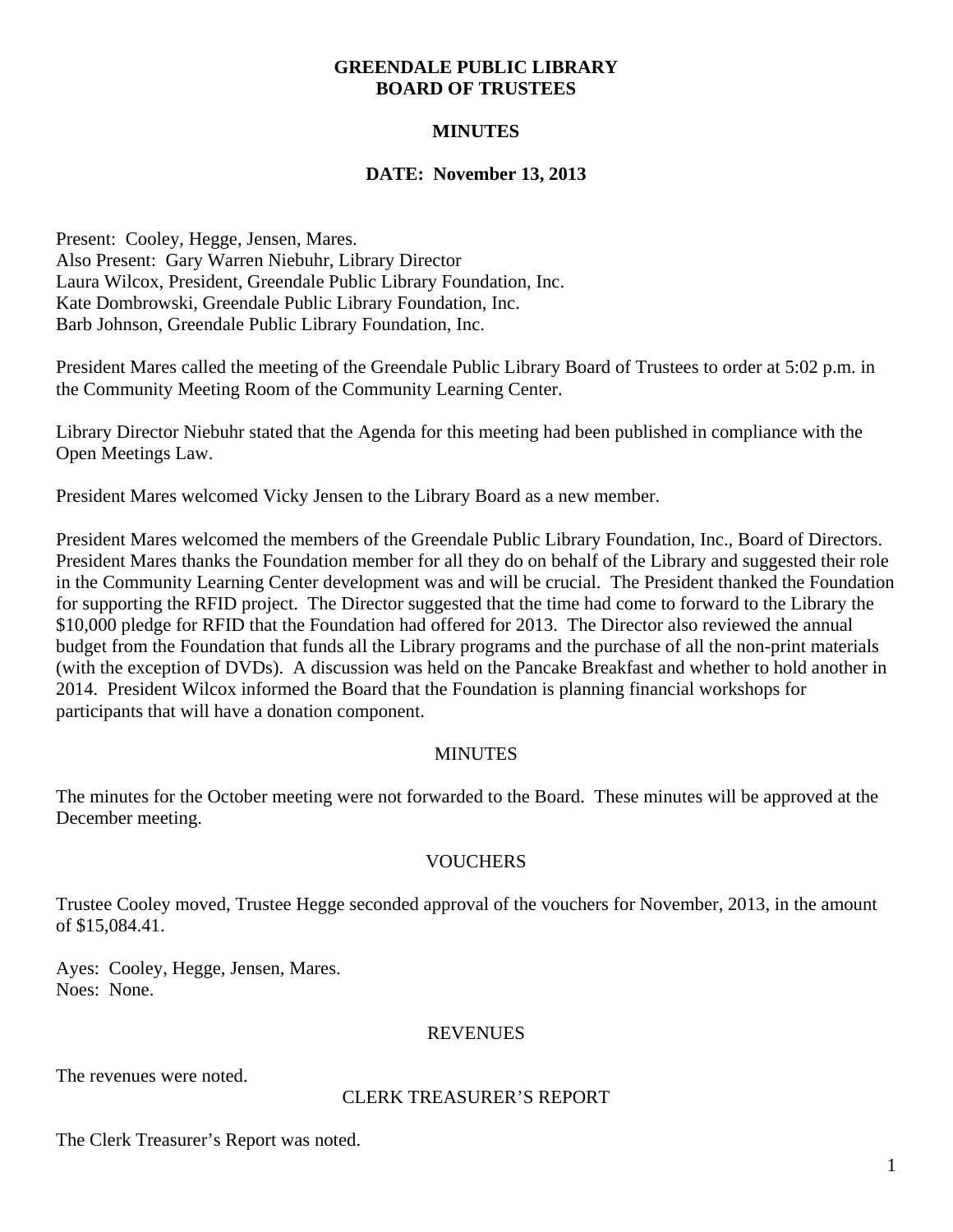### CITIZEN'S COMMENTS

See Joint Meeting above.

## UNFINISHED BUSINESS

The President reviewed the action from the last CLCAC meeting. The CLCAC is working on approving Operating and Programming Policies. The CLCAC is interested in developing a brand for the CLCAC for information and marketing purposes.

The Director informed the Board that the second RFID station is in place at the bridge to the Parking Street entrance. The Director also informed the Board that the display boards for the community information center are in and need to be installed by DPW staff.

A discussion was held on improvements to the CLC including additional handicapped parking in the Health Department lot at the Parking Street entrance, reserved spots for Health Department users only during the day, signage on the building and lighting at the Parking Street entrance.

The Director reviewed the proposals for the electrical work in the computer area of the Library.

Trustee Cooley moved, Trustee Hegge seconded, a motion to approve the electrical bid for the computer area with the electrical approach being from the ceiling, for a cost of no more than \$4500.

Ayes: Cooley, Hegge, Jensen, Mares. Noes: None.

The Director informed the Board that the budget review with the Village Board did not create any new business for the Board.

#### NEW BUSINESS

None.

**CORRESPONDENCE** 

None.

## PRESIDENT'S REPORT

None.

# DIRECTOR'S REPORT

As presented.

### GREENDALE PUBLIC LIBRARY FOUNDATION, INC., MONTHLY REPORT

None.

# CALENDAR